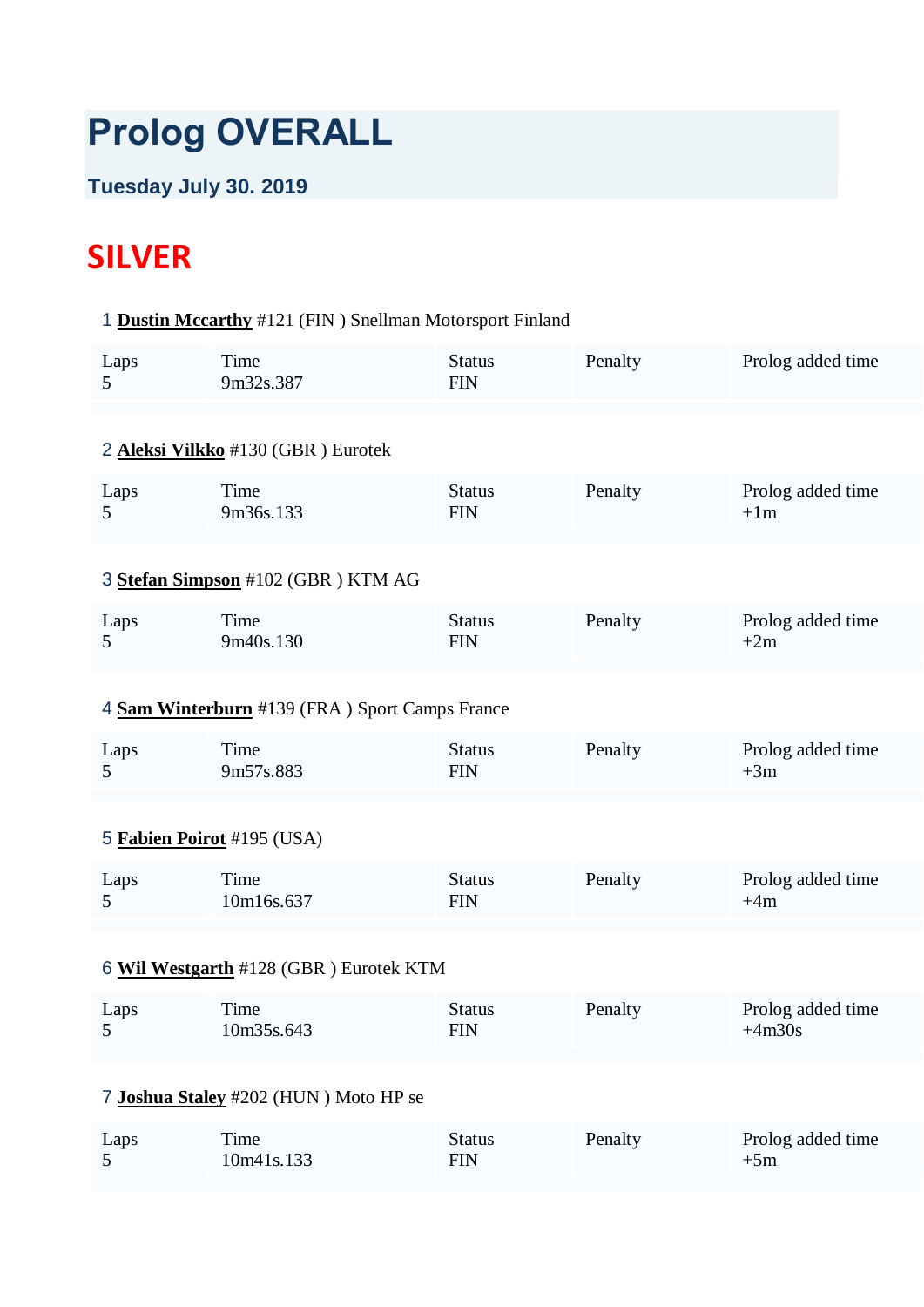|                                        | <b><u>I ascar Springmann</u></b> $\pi_1$ / 0 (AOT ) Daching Kacing |                             |         |                               |
|----------------------------------------|--------------------------------------------------------------------|-----------------------------|---------|-------------------------------|
| Laps<br>5                              | Time<br>10m53s.383                                                 | <b>Status</b><br><b>FIN</b> | Penalty | Prolog added time<br>$+5m30s$ |
|                                        | 9 Patrick Riegler #157 (ROU) Autonet Motorcycle Team               |                             |         |                               |
| Laps<br>5                              | Time<br>10m54s.633                                                 | <b>Status</b><br><b>FIN</b> | Penalty | Prolog added time<br>$+6m$    |
|                                        | 10 James Jackson #125 (USA) Chocolate Mountian ranch               |                             |         |                               |
| Laps<br>5                              | Time<br>10m58s.883                                                 | <b>Status</b><br><b>FIN</b> | Penalty | Prolog added time<br>$+6m30s$ |
|                                        | 11 Alberto Aramburu #106 (POL) BKM BIELSKO / Diverse Extreme Team  |                             |         |                               |
| Laps<br>5                              | Time<br>11m1s.887                                                  | <b>Status</b><br><b>FIN</b> | Penalty | Prolog added time<br>$+6m45s$ |
|                                        |                                                                    |                             |         |                               |
|                                        | 12 Josu Artola #100 (ESP) Aramburu xtreme                          |                             |         |                               |
| Laps<br>5                              | Time<br>11m32s.887                                                 | <b>Status</b><br><b>FIN</b> | Penalty | Prolog added time<br>$+7m$    |
|                                        | 13 Cristian Harpa #103 (GBR)                                       |                             |         |                               |
| Laps<br>5                              | Time<br>12m16s.390                                                 | <b>Status</b><br><b>FIN</b> | Penalty | Prolog added time<br>$+7m15s$ |
|                                        |                                                                    |                             |         |                               |
|                                        | 14 Sergiu Grecu #122 (GBR) Eurotek KTM                             |                             |         |                               |
| Laps<br>$\overline{4}$                 | Time<br>9m45s.640                                                  | <b>Status</b><br><b>FIN</b> | Penalty | Prolog added time<br>$+7m30s$ |
| 15 Matthias Bachner #192 (GBR) Eurotek |                                                                    |                             |         |                               |
| Laps<br>4                              | Time<br>9m47s.133                                                  | <b>Status</b><br><b>FIN</b> | Penalty | Prolog added time<br>$+7m45s$ |
|                                        |                                                                    |                             |         |                               |

# 16 **[Mark Jackson](https://www.redbullromaniacs.com/for-competitors/profile/?e=rbr2019&b=127)** #127 (AUT ) Bachner Racing

# 8 **[Pascal Springmann](https://www.redbullromaniacs.com/for-competitors/profile/?e=rbr2019&b=176)** #176 (AUT ) Bachner Racing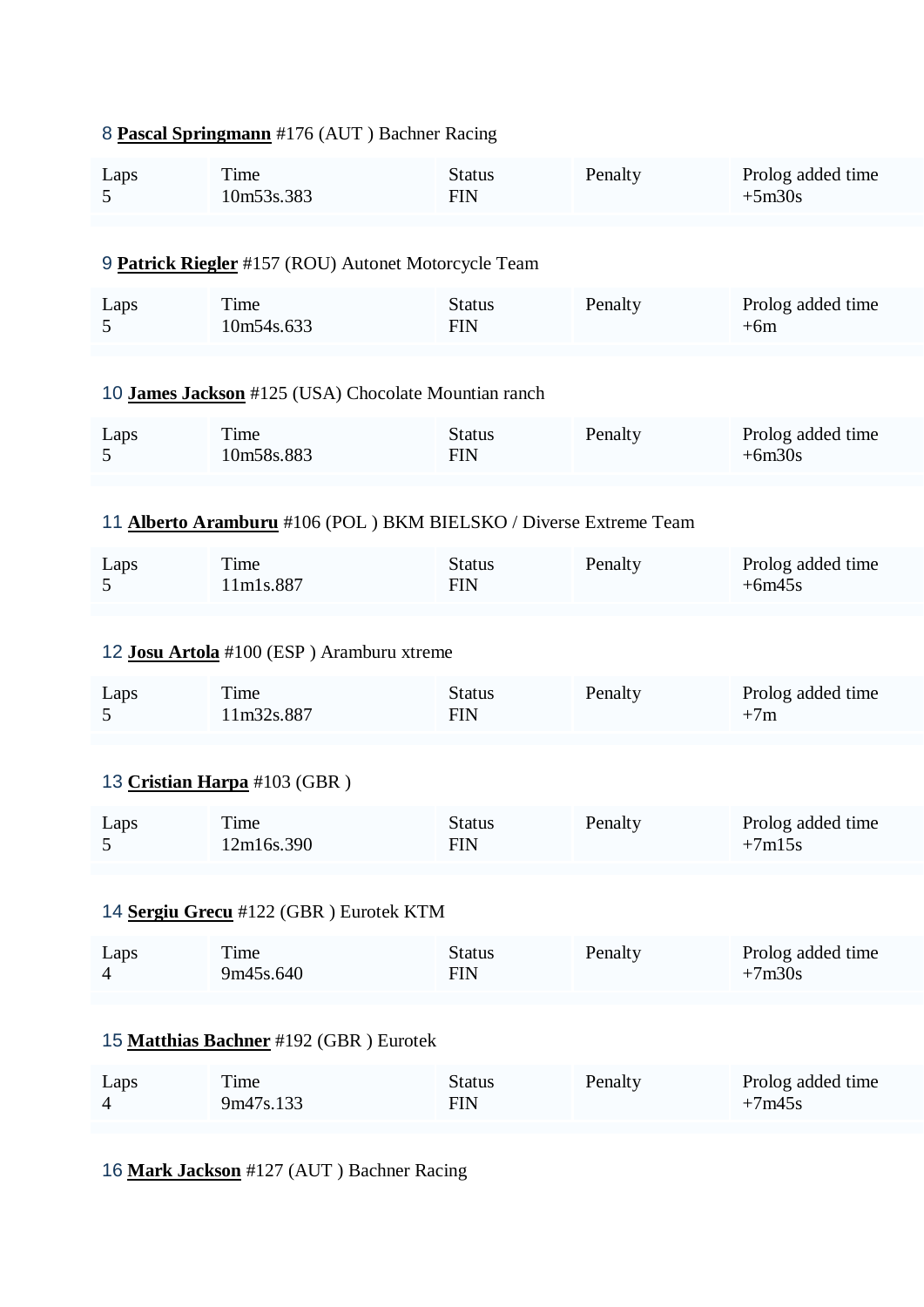| Laps<br>Time<br>9m52s.130<br>$\overline{4}$ | Penalty<br>Status<br>FIN | Prolog added time<br>$+8m$ |
|---------------------------------------------|--------------------------|----------------------------|
|---------------------------------------------|--------------------------|----------------------------|

## 17 **[Tomasz Gagat](https://www.redbullromaniacs.com/for-competitors/profile/?e=rbr2019&b=159)** #159 (ESP ) Zatika Team

| Laps           | Time    | <b>Status</b> | Penalty | Prolog added time |
|----------------|---------|---------------|---------|-------------------|
| $\overline{4}$ | 10m.633 | FIN           |         | $+8m15s$          |

#### 18 **[Emanuel Gyenes](https://www.redbullromaniacs.com/for-competitors/profile/?e=rbr2019&b=101)** #101 (ROU) Motoclub Haita

| Laps | ime       | Status | Penalty | Prolog added time |
|------|-----------|--------|---------|-------------------|
|      | 10m9s.887 | FIN    |         | $+8m30s$          |

# 19 **[Giorgi Gakheladze](https://www.redbullromaniacs.com/for-competitors/profile/?e=rbr2019&b=204)** #204 (AUT ) Lietz Sport/KTM Walzer/ECGravelPit

| Laps | Time       | Status | Penalty | Prolog added time |
|------|------------|--------|---------|-------------------|
|      | 10m23s.637 | FIN    |         | $+8m45s$          |

## 20 **[Josef Westgarth](https://www.redbullromaniacs.com/for-competitors/profile/?e=rbr2019&b=104)** #104 (DEU ) X-Lite / Beta Offroad Team Marbach

| Laps | ime.       | Status | Penalty | Prolog added time |
|------|------------|--------|---------|-------------------|
|      | 10m24s.637 | FIN    |         | $+9m$             |

## 21 **[Florian Kirchmayer](https://www.redbullromaniacs.com/for-competitors/profile/?e=rbr2019&b=116)** #116 (GEO ) husky.ge

| Laps | ime        | Status | Penalty | Prolog added time |
|------|------------|--------|---------|-------------------|
|      | 10m57s.387 | FIN    |         | $+9m15s$          |

#### 22 **[Tyler Kinkade](https://www.redbullromaniacs.com/for-competitors/profile/?e=rbr2019&b=201)** #201 (ISR ) Beta Israel/ Metro Motor

| Laps     | Time      | Status | Penalty | Prolog added time |
|----------|-----------|--------|---------|-------------------|
| $\Delta$ | 11m7s.387 | FIN    |         | $+9m30s$          |

## 23 **[Mario Riegler](https://www.redbullromaniacs.com/for-competitors/profile/?e=rbr2019&b=154)** #154 (FRA ) Sport Camps France

| Laps | ime.       | Status | Penalty | Prolog added time |
|------|------------|--------|---------|-------------------|
|      | 13m12s.177 | FIN    |         | $+9m45s$          |

#### 24 **[Michael Slater](https://www.redbullromaniacs.com/for-competitors/profile/?e=rbr2019&b=203)** #203 (DEU )

| Laps | Time       | Status | Penalty | Prolog added time |
|------|------------|--------|---------|-------------------|
|      | 13m14s.933 | FIN    |         | $+10m$            |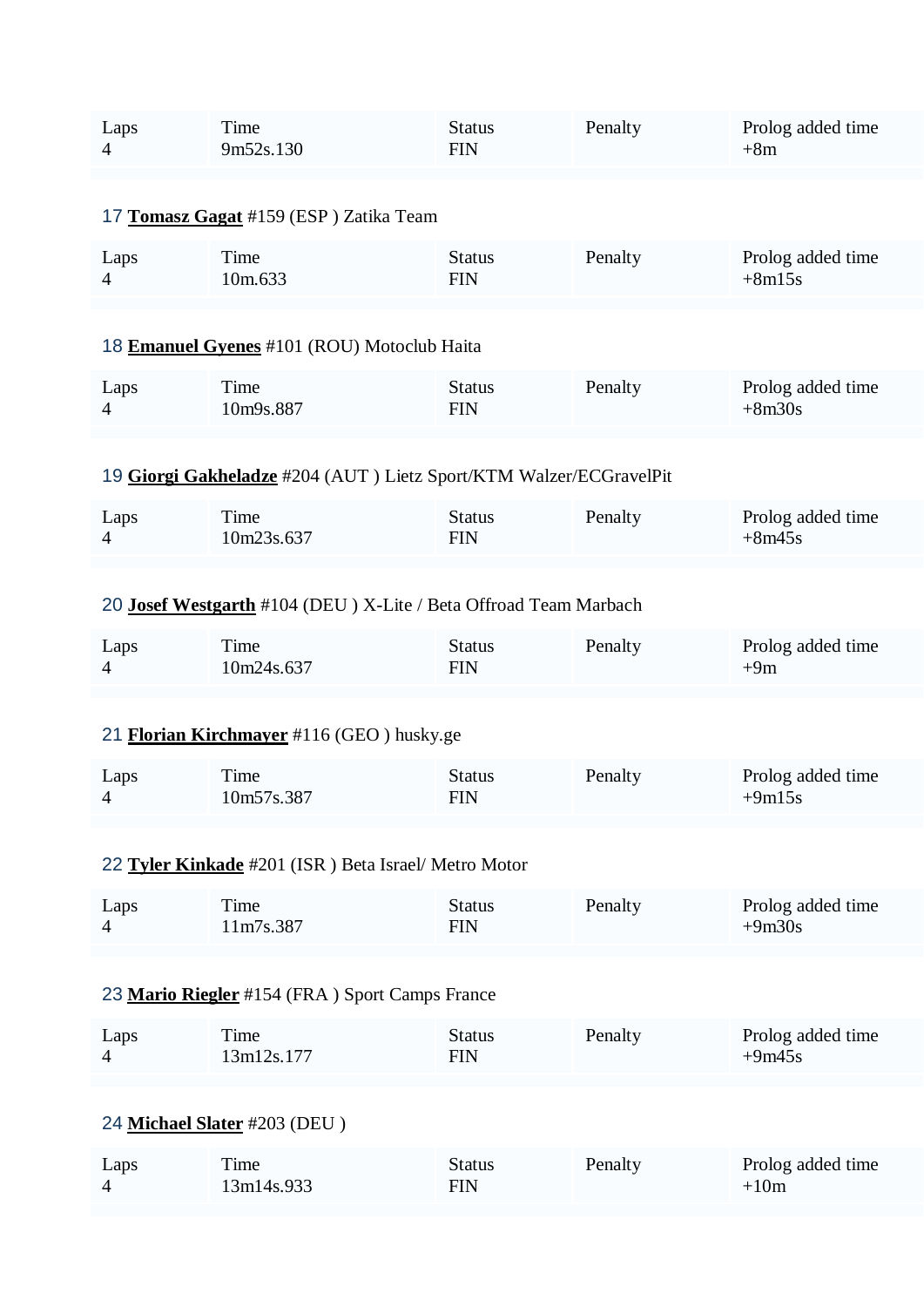# 25 **[Patrick Zellhofer](https://www.redbullromaniacs.com/for-competitors/profile/?e=rbr2019&b=193)** #193 (DEU ) KTM Alskom / Enduro Fleischer

| Laps                                               | Time                                           | <b>Status</b> | Penalty | Prolog added time |
|----------------------------------------------------|------------------------------------------------|---------------|---------|-------------------|
| 3                                                  | 7m9s.127                                       | <b>FIN</b>    |         | $+10m15s$         |
|                                                    | 26 Marco Pfeifer #189 (AUT) 907 racing Team    |               |         |                   |
| Laps                                               | Time                                           | <b>Status</b> | Penalty | Prolog added time |
| 3                                                  | 9m34s.633                                      | <b>FIN</b>    |         | $+10m30s$         |
|                                                    | 27 Marcel Hasenauer #144 (AUT)                 |               |         |                   |
| Laps                                               | Time                                           | <b>Status</b> | Penalty | Prolog added time |
| 3                                                  | 9m56s.157                                      | <b>FIN</b>    |         | $+10m45s$         |
|                                                    | 28 Wilfried Schmidtmayr #182 (GBR) Eurotek KTM |               |         |                   |
| Laps                                               | Time                                           | <b>Status</b> | Penalty | Prolog added time |
| 3                                                  | 10m15s.630                                     | <b>FIN</b>    |         | $+11m$            |
|                                                    | 29 Thomas Boder #115 (AUT) Wuschz              | n Rider       |         |                   |
| Laps                                               | Time                                           | <b>Status</b> | Penalty | Prolog added time |
| 3                                                  | 10m20s.637                                     | <b>FIN</b>    |         | $+11m15s$         |
|                                                    | 30 Tim Gibson #109 (GBR)                       |               |         |                   |
| Laps                                               | Time                                           | <b>Status</b> | Penalty | Prolog added time |
| 3                                                  | 10m29s.133                                     | <b>FIN</b>    |         | $+11m30s$         |
| 31 Keith Jenkins #178 (AUT) Lietz Sport/KTM Zauner |                                                |               |         |                   |
| Laps                                               | Time                                           | <b>Status</b> | Penalty | Prolog added time |
| 3                                                  | 10m33s.637                                     | <b>FIN</b>    |         | $+11m45s$         |
| 32 Romain Catoni #198 (AUS) Donkey                 |                                                |               |         |                   |
| Laps                                               | Time                                           | <b>Status</b> | Penalty | Prolog added time |
| 3                                                  | 12m15s.387                                     | <b>FIN</b>    |         | $+12m$            |
|                                                    |                                                |               |         |                   |

33 **[Guy Nursella](https://www.redbullromaniacs.com/for-competitors/profile/?e=rbr2019&b=138)** #138 (AUT ) Enduro Austria Racing Team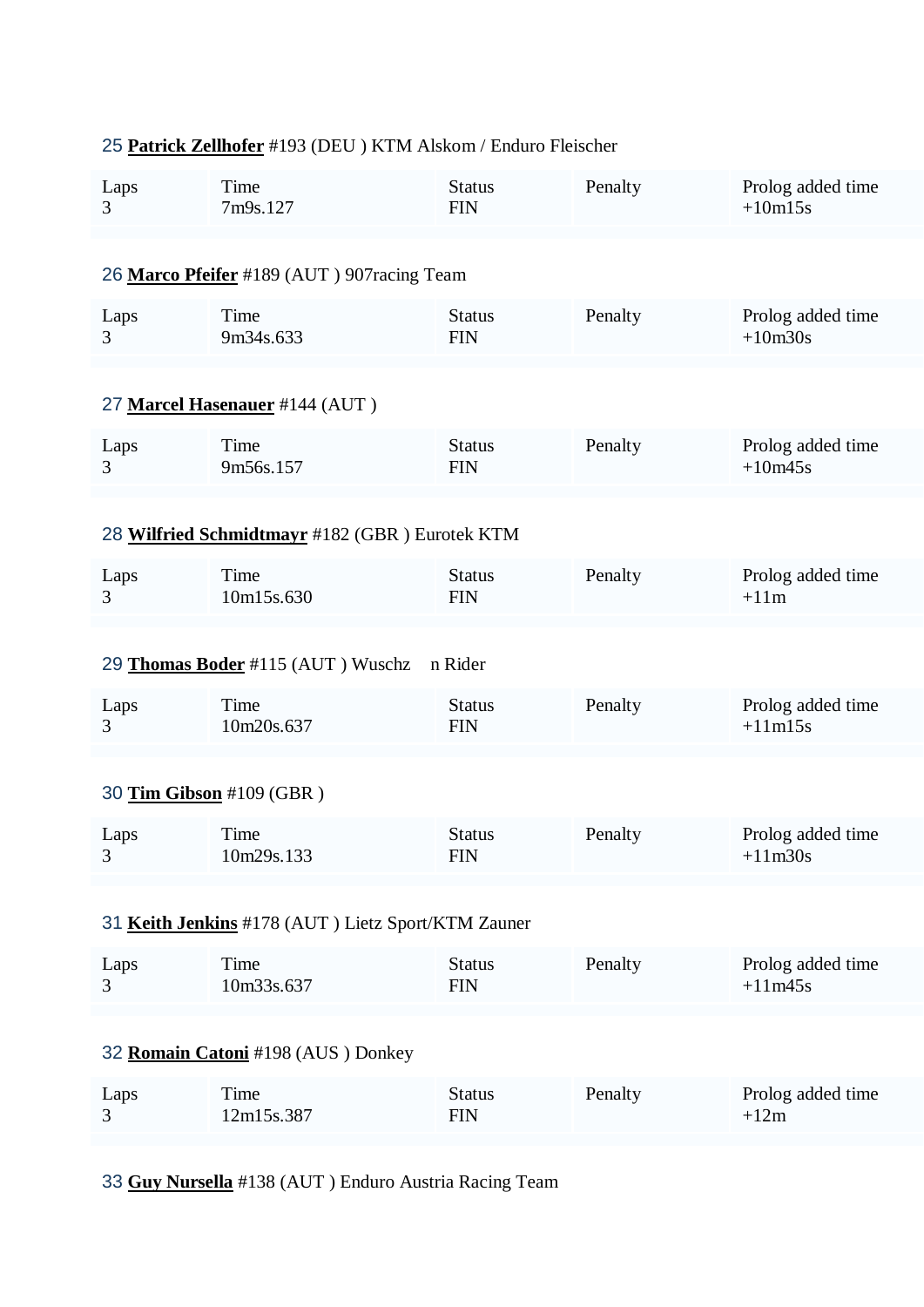| Laps | Time       | <b>Status</b> | Penalty | Prolog added time |
|------|------------|---------------|---------|-------------------|
| 3    | 12m26s.890 | <b>FIN</b>    |         | $+12m15s$         |
|      |            |               |         |                   |

## 34 **[Róbert Márkus](https://www.redbullromaniacs.com/for-competitors/profile/?e=rbr2019&b=105)** #105 (USA) Tyler Kinkade

| Laps | Status | Penalty | Prolog added time |
|------|--------|---------|-------------------|
| ime. | DNS    |         | $+12m30s$         |

#### 35 **[Marc Wulf](https://www.redbullromaniacs.com/for-competitors/profile/?e=rbr2019&b=197)** #197 (ROU) Motoclub Haita

| Laps | Time | Status | Penalty | Prolog added time |
|------|------|--------|---------|-------------------|
|      |      | DNS    |         | $+12m45s$         |

## 36 **[Thibaud Leiser](https://www.redbullromaniacs.com/for-competitors/profile/?e=rbr2019&b=185)** #185 (CHE ) MC Jurassien

| Laps | Time      | Status | Penalty | Prolog added time |
|------|-----------|--------|---------|-------------------|
|      | 2m16s.787 | FIN    |         | $+15m$            |

# 37 **[Tommy Kunert](https://www.redbullromaniacs.com/for-competitors/profile/?e=rbr2019&b=205)** #205 (DEU ) Ilupi-Motorrad Waldmann

| Laps | ime.      | Status<br>FIN | Penalty | Prolog added time |
|------|-----------|---------------|---------|-------------------|
|      | 2m16s.903 |               |         | $+15m$            |

## 38 **[Fritz Steger](https://www.redbullromaniacs.com/for-competitors/profile/?e=rbr2019&b=174)** #174 (AUT ) Wuschz'n Rider

| Laps | Time      | Status | Penalty | Prolog added time |
|------|-----------|--------|---------|-------------------|
|      | 2m21s.290 | FIN    |         | $+15m$            |

# 39 **[Vincenzo Barbagallo](https://www.redbullromaniacs.com/for-competitors/profile/?e=rbr2019&b=153)** #153 (BRA ) Tranqueiras Racing

| Laps | Time      | Status | Penalty | Prolog added time |
|------|-----------|--------|---------|-------------------|
|      | 2m26s.283 | FIN    |         | $+15m$            |

#### 40 **[Marc Holder](https://www.redbullromaniacs.com/for-competitors/profile/?e=rbr2019&b=151)** #151 (DEU ) Team Pussy Racing

| Laps | Time      | Status | Penalty | Prolog added time |
|------|-----------|--------|---------|-------------------|
|      | 2m26s.290 | FIN    |         | $+15m$            |

# 41 **[Achim Bergmann](https://www.redbullromaniacs.com/for-competitors/profile/?e=rbr2019&b=167)** #167 (ZAF ) Pepson Plastic Husqvarna

| Laps | `ime      | Status | Penalty | Prolog added time |
|------|-----------|--------|---------|-------------------|
|      | 2m28s.047 | FIN    |         | $+15m$            |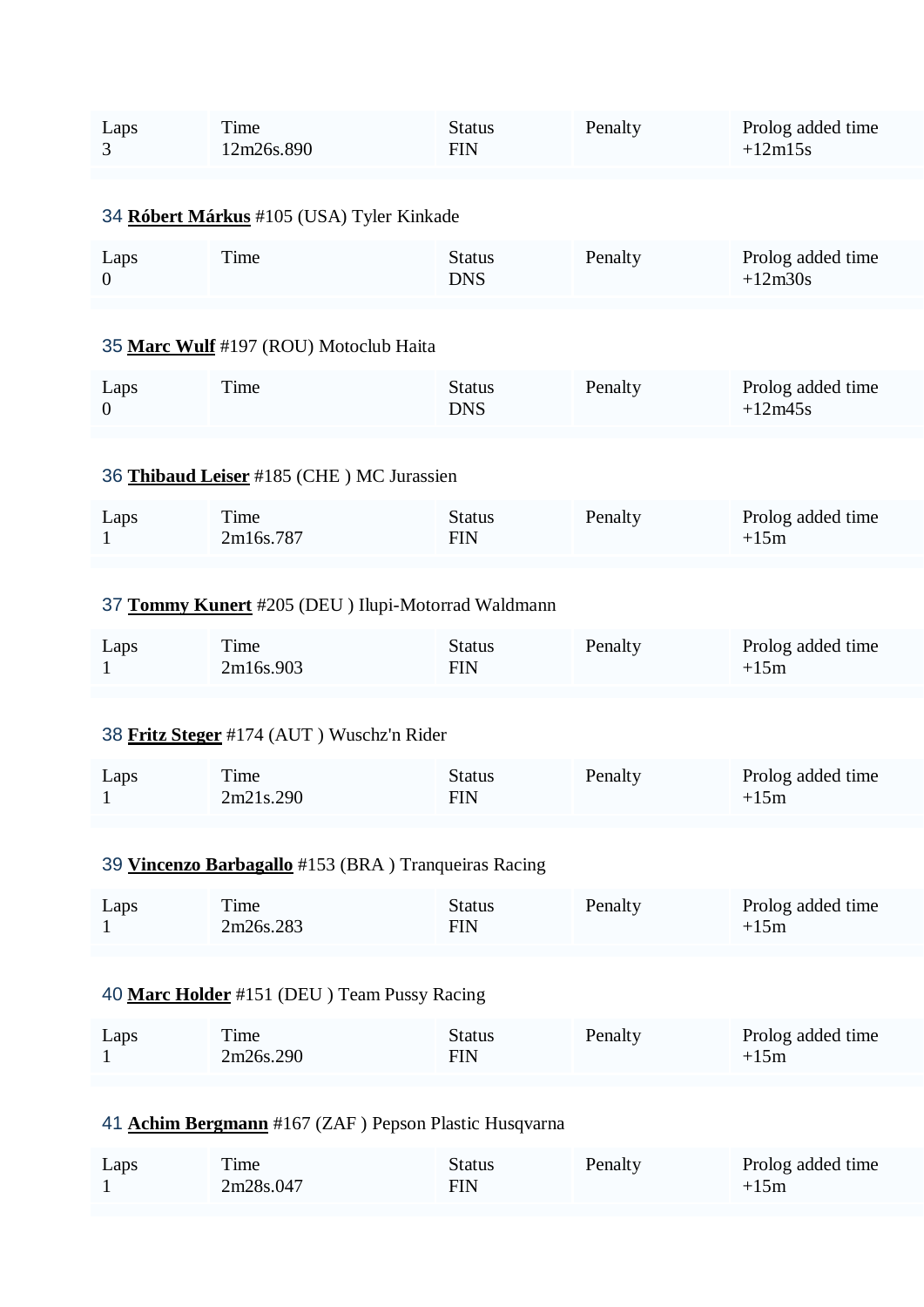| 42 Jachym Milosavljevic #186 (CZE) Pizza Gatto Nero |                                                                  |                             |         |                             |  |  |
|-----------------------------------------------------|------------------------------------------------------------------|-----------------------------|---------|-----------------------------|--|--|
| Laps<br>1                                           | Time<br>2m28s.800                                                | <b>Status</b><br><b>FIN</b> | Penalty | Prolog added time<br>$+15m$ |  |  |
| 43 Shane Moss #164 (AUS) Untamed Enduro Romania     |                                                                  |                             |         |                             |  |  |
| Laps<br>$\mathbf{1}$                                | Time<br>2m29s.040                                                | <b>Status</b><br><b>FIN</b> | Penalty | Prolog added time<br>$+15m$ |  |  |
|                                                     | 44 Lukas Zehnder #175 (DEU) Endurides/MH-Motorräder/Team Zehnder |                             |         |                             |  |  |
| Laps<br>$\mathbf{1}$                                | Time<br>2m32s.047                                                | <b>Status</b><br><b>FIN</b> | Penalty | Prolog added time<br>$+15m$ |  |  |
|                                                     | 45 Adam Poole #137 (AUS) cmp racing                              |                             |         |                             |  |  |
| Laps<br>1                                           | Time<br>2m33s.787                                                | <b>Status</b><br><b>FIN</b> | Penalty | Prolog added time<br>$+15m$ |  |  |
|                                                     | 46 Manuel Quintar #123 (ARG) Solomoto Team Argentina             |                             |         |                             |  |  |
| Laps<br>1                                           | Time<br>2m36s.527                                                | <b>Status</b><br><b>FIN</b> | Penalty | Prolog added time<br>$+15m$ |  |  |
|                                                     | 47 Timo Bergmann #196 (DEU) GO RACING                            |                             |         |                             |  |  |
| Laps<br>$\mathbf{1}$                                | Time<br>2m36s.797                                                | Status<br><b>FIN</b>        | Penalty | Prolog added time<br>$+15m$ |  |  |
| 48 Braun David #161 (DEU) D B Motorsports           |                                                                  |                             |         |                             |  |  |
| Laps<br>$\mathbf{1}$                                | Time<br>2m38s.033                                                | <b>Status</b><br><b>FIN</b> | Penalty | Prolog added time<br>$+15m$ |  |  |
| 49 Yossi Gutman #171 (ISR) KTM Israel               |                                                                  |                             |         |                             |  |  |
| Laps<br>$\mathbf{1}$                                | Time<br>2m40s.290                                                | <b>Status</b><br><b>FIN</b> | Penalty | Prolog added time<br>$+15m$ |  |  |
| 50 Jose Carbonell #113 (ARG) Solomototeam Argentina |                                                                  |                             |         |                             |  |  |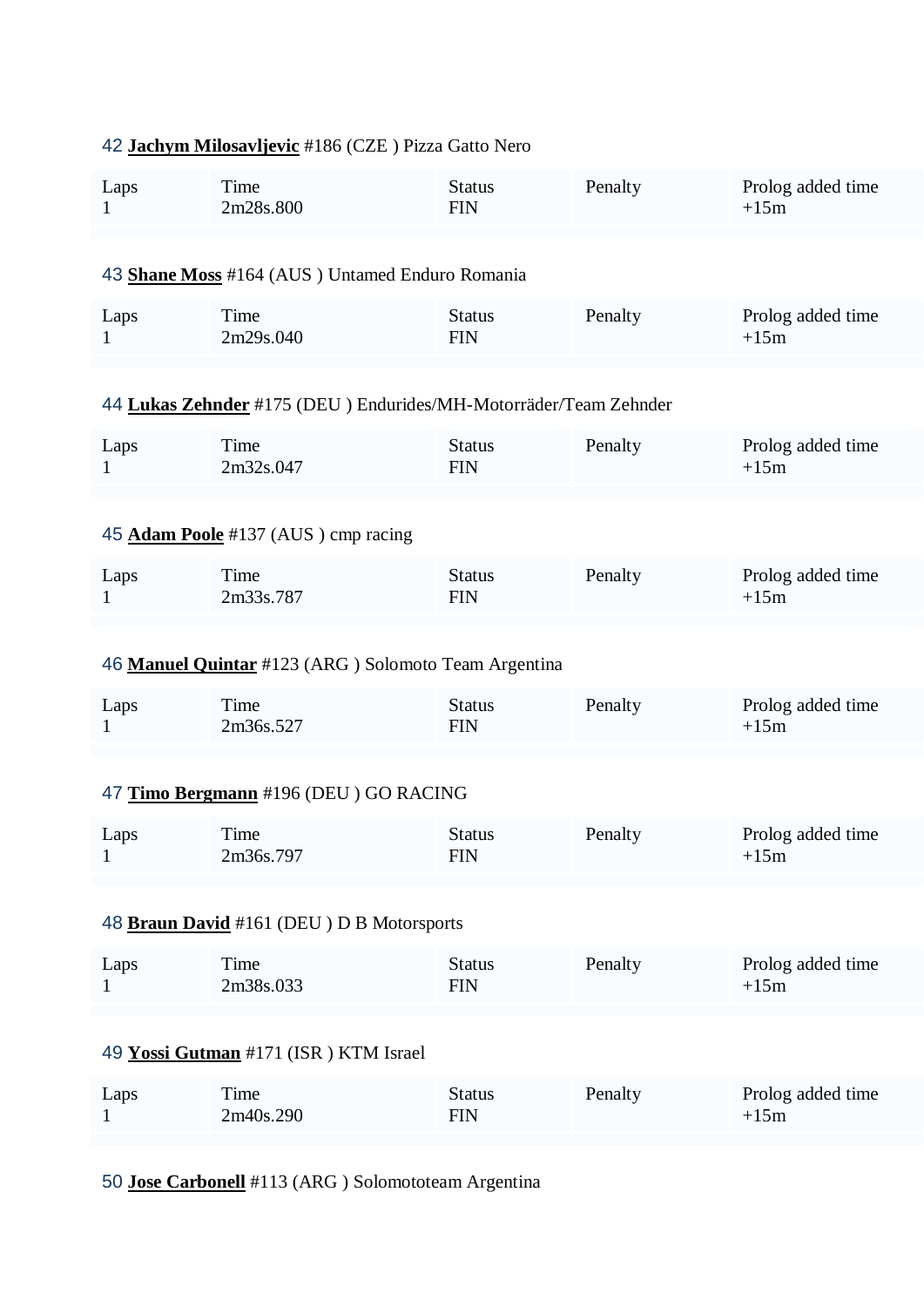| Laps<br>1                                           | Time<br>2m42s.770                             | <b>Status</b><br><b>FIN</b> | Penalty | Prolog added time<br>$+15m$ |  |
|-----------------------------------------------------|-----------------------------------------------|-----------------------------|---------|-----------------------------|--|
|                                                     | 51 Henchoz Sullivan #120 (CHE) pays d'enhaut  |                             |         |                             |  |
| Laps<br>1                                           | Time<br>2m45s.020                             | <b>Status</b><br><b>FIN</b> | Penalty | Prolog added time<br>$+15m$ |  |
|                                                     | 52 Sean Clarke #136 (NZL) Team Kiwi Rider     |                             |         |                             |  |
| Laps<br>1                                           | Time<br>2m46s.527                             | <b>Status</b><br><b>FIN</b> | Penalty | Prolog added time<br>$+15m$ |  |
|                                                     | 53 Giorgi Otiashvili #158 (GEO) husky.ge      |                             |         |                             |  |
| Laps<br>1                                           | Time<br>2m47s.527                             | <b>Status</b><br><b>FIN</b> | Penalty | Prolog added time<br>$+15m$ |  |
| 54 Felix Straube #126 (ARG) Solomoto Team Argentina |                                               |                             |         |                             |  |
| Laps<br>1                                           | Time<br>2m48s.273                             | <b>Status</b><br><b>FIN</b> | Penalty | Prolog added time<br>$+15m$ |  |
|                                                     | 55 Warren Barwell #160 (ZAF) BB Cars RAD moto |                             |         |                             |  |
|                                                     |                                               |                             |         |                             |  |

| Laps | ime.      | Status | Penalty | Prolog added time |
|------|-----------|--------|---------|-------------------|
|      | 2m48s.287 | FIN    |         | +15m              |

# 56 **[Ian Worrall](https://www.redbullromaniacs.com/for-competitors/profile/?e=rbr2019&b=179)** #179 (GBR ) Rockinghams of Southam

| Laps | l'ime<br>2m48s.793 | Status<br>FIN | Penalty | Prolog added time<br>$+15m$ |
|------|--------------------|---------------|---------|-----------------------------|
|------|--------------------|---------------|---------|-----------------------------|

# 57 **[Mark Newton](https://www.redbullromaniacs.com/for-competitors/profile/?e=rbr2019&b=200)** #200 (NZL ) Forest Trail Events

| Laps | Time      | Status | Penalty | Prolog added time |
|------|-----------|--------|---------|-------------------|
|      | 2m50s.057 | FIN    |         | $+15m$            |

# 58 **[Diego Bauer](https://www.redbullromaniacs.com/for-competitors/profile/?e=rbr2019&b=142)** #142 (GTM) Revolution Bikes Guatemala

| Laps | Time      | Status | Penalty | Prolog added time |
|------|-----------|--------|---------|-------------------|
|      | 2m52s.030 | FIN    |         | +15m              |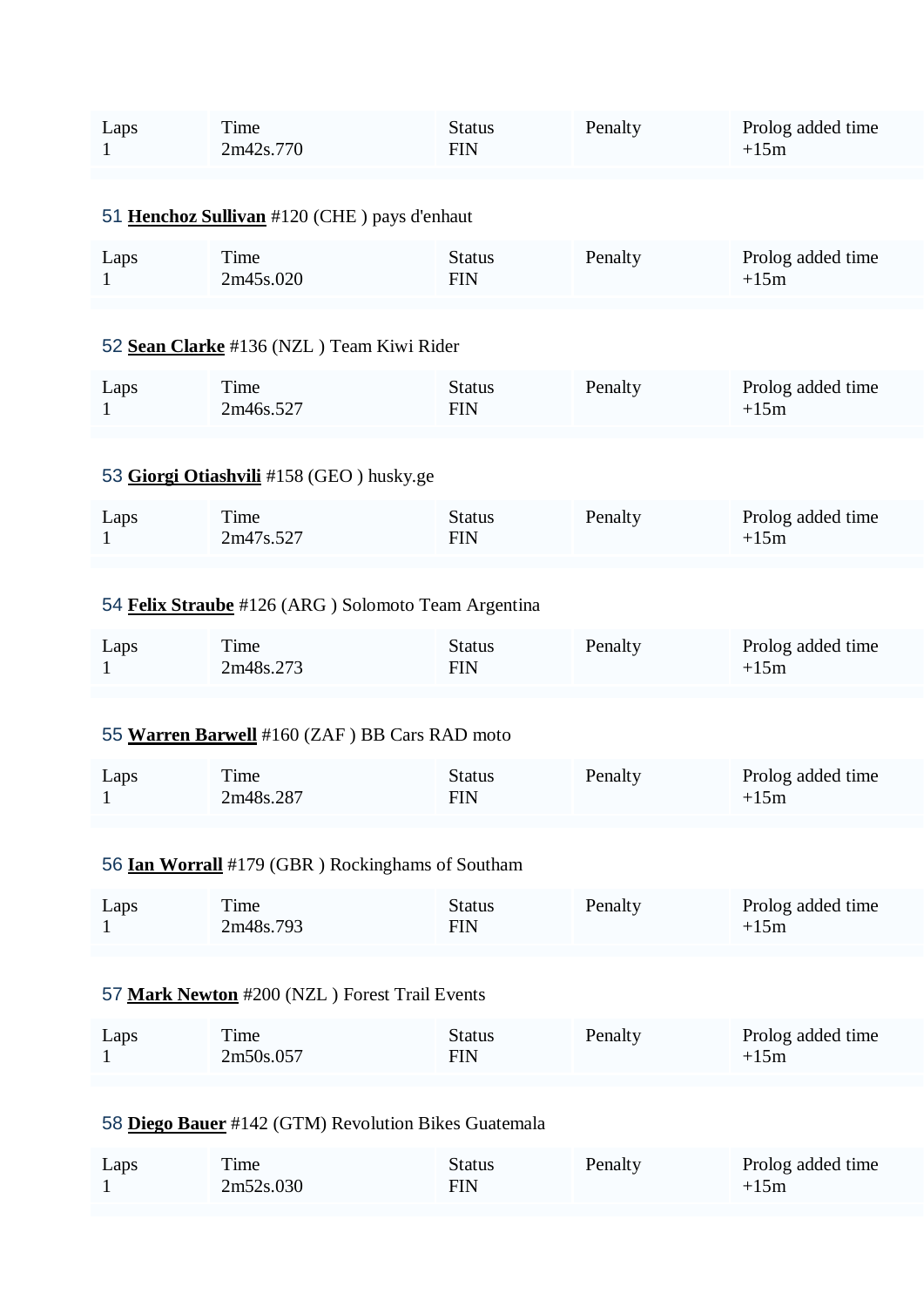# 59 **[Vitalii Iakovenko](https://www.redbullromaniacs.com/for-competitors/profile/?e=rbr2019&b=124)** #124 (UKR )

| Laps<br>$\mathbf{1}$                          | Time<br>2m56s.513                                                   | <b>Status</b><br><b>FIN</b> | Penalty | Prolog added time<br>$+15m$ |  |
|-----------------------------------------------|---------------------------------------------------------------------|-----------------------------|---------|-----------------------------|--|
|                                               |                                                                     |                             |         |                             |  |
|                                               | 60 Piotr Urbanski #156 (POL)                                        |                             |         |                             |  |
| Laps<br>$\mathbf{1}$                          | Time<br>2m57s.283                                                   | <b>Status</b><br><b>FIN</b> | Penalty | Prolog added time<br>$+15m$ |  |
|                                               | 61 Mitchell Gallagher #181 (NZL) New Zealand                        |                             |         |                             |  |
| Laps<br>$\mathbf{1}$                          | Time<br>2m59s.050                                                   | <b>Status</b><br><b>FIN</b> | Penalty | Prolog added time<br>$+15m$ |  |
|                                               | 62 Leeroy Verdegem #147 (FRA) New Cal Enduro                        |                             |         |                             |  |
| Laps<br>1                                     | Time<br>3m.143                                                      | <b>Status</b><br><b>FIN</b> | Penalty | Prolog added time<br>$+15m$ |  |
|                                               | 63 <b>Vladimir Vlk</b> #177 (CZE) www.vlkdoprava.cz                 |                             |         |                             |  |
| Laps<br>1                                     | Time<br>3m2s.793                                                    | <b>Status</b><br><b>FIN</b> | Penalty | Prolog added time<br>$+15m$ |  |
|                                               | 64 Matthias Reichmann #152 (DEU) Team Pussy Racing MSC BrA¤unlingen |                             |         |                             |  |
| Laps                                          | Time<br>3m3s.537                                                    | <b>Status</b><br><b>FIN</b> | Penalty | Prolog added time<br>$+15m$ |  |
|                                               |                                                                     |                             |         |                             |  |
| 65 Wilco De Lange #183 (NLD) OffroadSweden    |                                                                     |                             |         |                             |  |
| Laps<br>1                                     | Time<br>3m5s.557                                                    | <b>Status</b><br><b>FIN</b> | Penalty | Prolog added time<br>$+15m$ |  |
| 66 Mauricio Del Hierro #150 (PER) Nava Racing |                                                                     |                             |         |                             |  |
| Laps<br>1                                     | Time<br>3m6s.287                                                    | <b>Status</b><br><b>FIN</b> | Penalty | Prolog added time<br>$+15m$ |  |
|                                               |                                                                     |                             |         |                             |  |

67 **[Dominique Essig](https://www.redbullromaniacs.com/for-competitors/profile/?e=rbr2019&b=190)** #190 (DEU ) Dirtbiker Mag enduroXevents MSC Marbach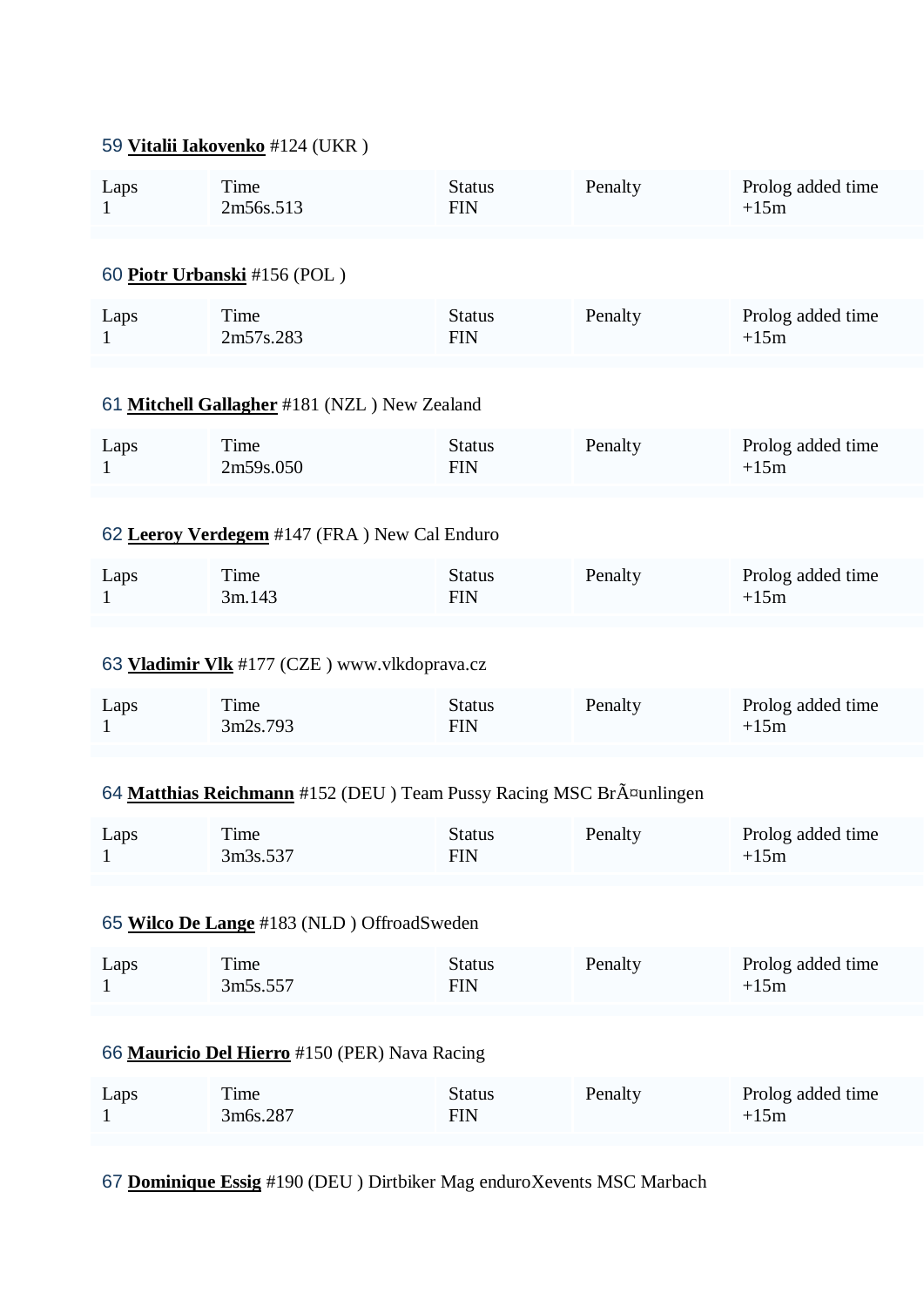| Laps<br>1                 | Time<br>3m9s.297                                              | <b>Status</b><br><b>FIN</b> | Penalty | Prolog added time<br>$+15m$ |  |
|---------------------------|---------------------------------------------------------------|-----------------------------|---------|-----------------------------|--|
|                           | 68 Mykolas Paulavicius #140 (LTU) Moto-Adventures Racing Team |                             |         |                             |  |
| Laps<br>1                 | Time<br>3m10s.277                                             | <b>Status</b><br><b>FIN</b> | Penalty | Prolog added time<br>$+15m$ |  |
|                           | 69 Richard Heinike #119 (DEU) Team Motorrad Welink            |                             |         |                             |  |
| Laps<br>1                 | Time<br>3m10s.523                                             | <b>Status</b><br><b>FIN</b> | Penalty | Prolog added time<br>$+15m$ |  |
|                           | 70 Jason Kozinsky #199 (ZAF) The Roost KTM                    |                             |         |                             |  |
| Laps<br>1                 | Time<br>3m12s.817                                             | <b>Status</b><br><b>FIN</b> | Penalty | Prolog added time<br>$+15m$ |  |
|                           | 71 Carlos Yusty #143 (MEX)                                    |                             |         |                             |  |
| Laps<br>$\mathbf{1}$      | Time<br>3m14s.537                                             | <b>Status</b><br><b>FIN</b> | Penalty | Prolog added time<br>$+15m$ |  |
|                           | 72 Mark Kirby #110 (GBR) Eurotek KTM/K and N Surfacing        |                             |         |                             |  |
| Laps                      | Time<br>3m15s.760                                             | <b>Status</b><br><b>FIN</b> | Penalty | Prolog added time<br>$+15m$ |  |
|                           | 73 Pavel Ouda #187 (CZE) Midlandoil.cz                        |                             |         |                             |  |
| Laps<br>$\mathbf{1}$      | Time<br>3m17s.047                                             | <b>Status</b><br><b>FIN</b> | Penalty | Prolog added time<br>$+15m$ |  |
| 74 Rafal Czech #155 (POL) |                                                               |                             |         |                             |  |
| Laps<br>$\mathbf{1}$      | Time<br>3m20s.290                                             | <b>Status</b><br><b>FIN</b> | Penalty | Prolog added time<br>$+15m$ |  |
|                           | 75 James Stearns #118 (USA) INSIDE ENDURO                     |                             |         |                             |  |

| Laps | ime       | Status | Penalty | Prolog added time |
|------|-----------|--------|---------|-------------------|
|      | 3m25s.280 | FIN    |         | $+15m$            |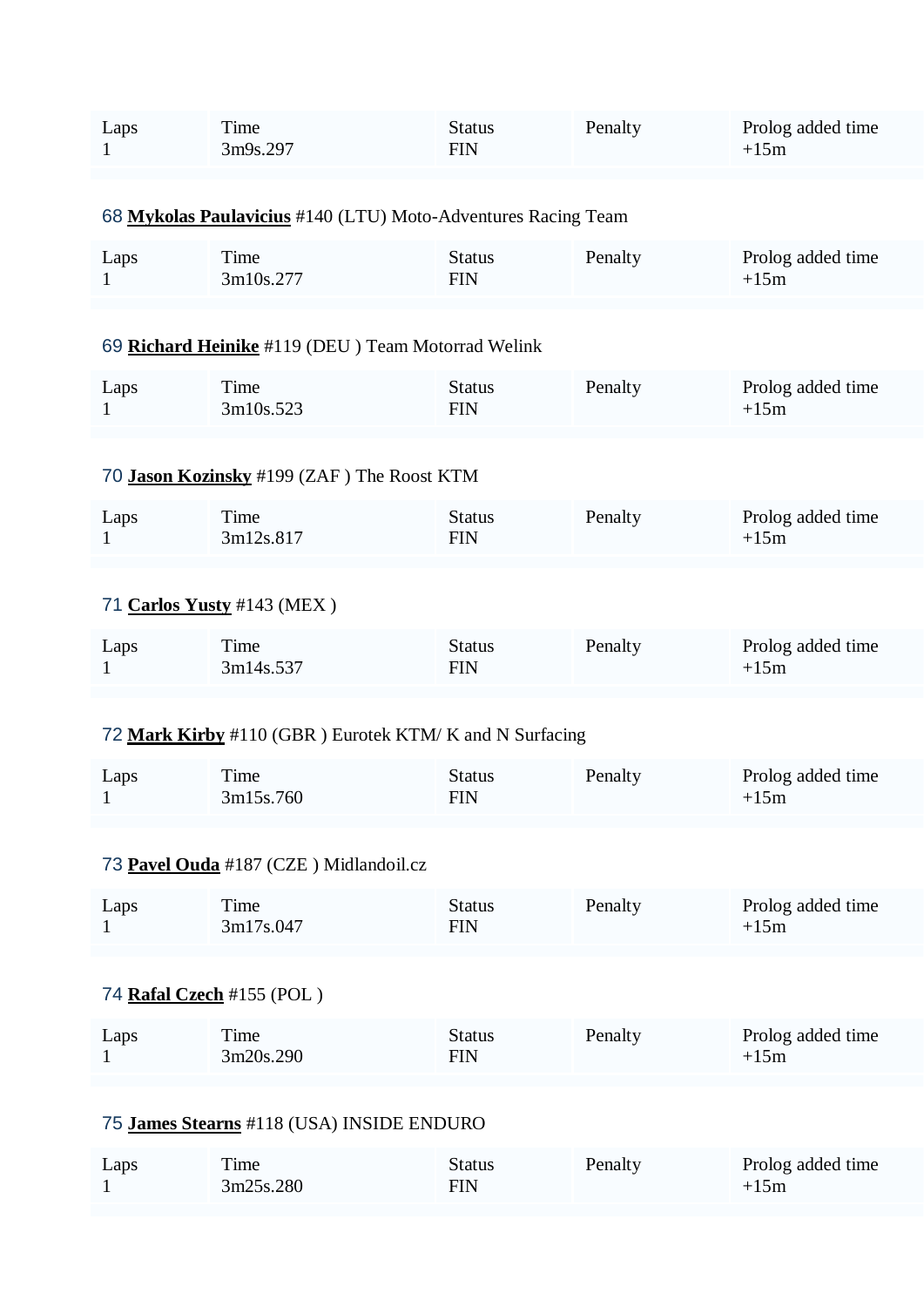|                                                                   | <u>U Roll Rauslial</u> #170 (ISR) K110 ISIaCl - Champiactory      |                             |         |                             |  |  |
|-------------------------------------------------------------------|-------------------------------------------------------------------|-----------------------------|---------|-----------------------------|--|--|
| Laps<br>1                                                         | Time<br>3m28s.047                                                 | <b>Status</b><br><b>FIN</b> | Penalty | Prolog added time<br>$+15m$ |  |  |
|                                                                   | 77 Jordan Arnaud #114 (FRA) Marlh'mot                             |                             |         |                             |  |  |
| Laps<br>1                                                         | Time<br>3m28s.523                                                 | <b>Status</b><br><b>FIN</b> | Penalty | Prolog added time<br>$+15m$ |  |  |
|                                                                   | 78 Roberto Zanella #194 (ITA) Nsm Racing Team                     |                             |         |                             |  |  |
| Laps<br>1                                                         | Time<br>3m28s.547                                                 | <b>Status</b><br><b>FIN</b> | Penalty | Prolog added time<br>$+15m$ |  |  |
|                                                                   | 79 Fernando Maldonado #112 (ESP) Barranquillo School of Champions |                             |         |                             |  |  |
| Laps<br>1                                                         | Time<br>3m30s.527                                                 | <b>Status</b><br><b>FIN</b> | Penalty | Prolog added time<br>$+15m$ |  |  |
| 80 Mark De Lautour #163 (NZL) Gibson Tyres NZ                     |                                                                   |                             |         |                             |  |  |
| Laps<br>1                                                         | Time<br>3m32s.007                                                 | <b>Status</b><br><b>FIN</b> | Penalty | Prolog added time<br>$+15m$ |  |  |
| 81 Sam David Preece #184 (AUS) Raceline Motorcycles. B&B Off-Road |                                                                   |                             |         |                             |  |  |
| Laps<br>$\mathbf{1}$                                              | Time<br>3m32s.543                                                 | <b>Status</b><br><b>FIN</b> | Penalty | Prolog added time<br>$+15m$ |  |  |
| 82 HostyÄ;nszki Tibor #135 (HUN) 1 WD                             |                                                                   |                             |         |                             |  |  |
| Laps<br>1                                                         | Time<br>3m34s.277                                                 | <b>Status</b><br><b>FIN</b> | Penalty | Prolog added time<br>$+15m$ |  |  |
| 83 Itzik Kelner #169 (ISR) Betamotor Israel / Metro Motor         |                                                                   |                             |         |                             |  |  |
| Laps<br>$\mathbf{1}$                                              | Time<br>3m36s.043                                                 | <b>Status</b><br><b>FIN</b> | Penalty | Prolog added time<br>$+15m$ |  |  |
|                                                                   |                                                                   |                             |         |                             |  |  |

## 76 **[Ron Kadshai](https://www.redbullromaniacs.com/for-competitors/profile/?e=rbr2019&b=170)** #170 (ISR ) KTM Israel - Champfactory

84 **[Grant Herbert](https://www.redbullromaniacs.com/for-competitors/profile/?e=rbr2019&b=117)** #117 (NZL ) Korito Farms ltd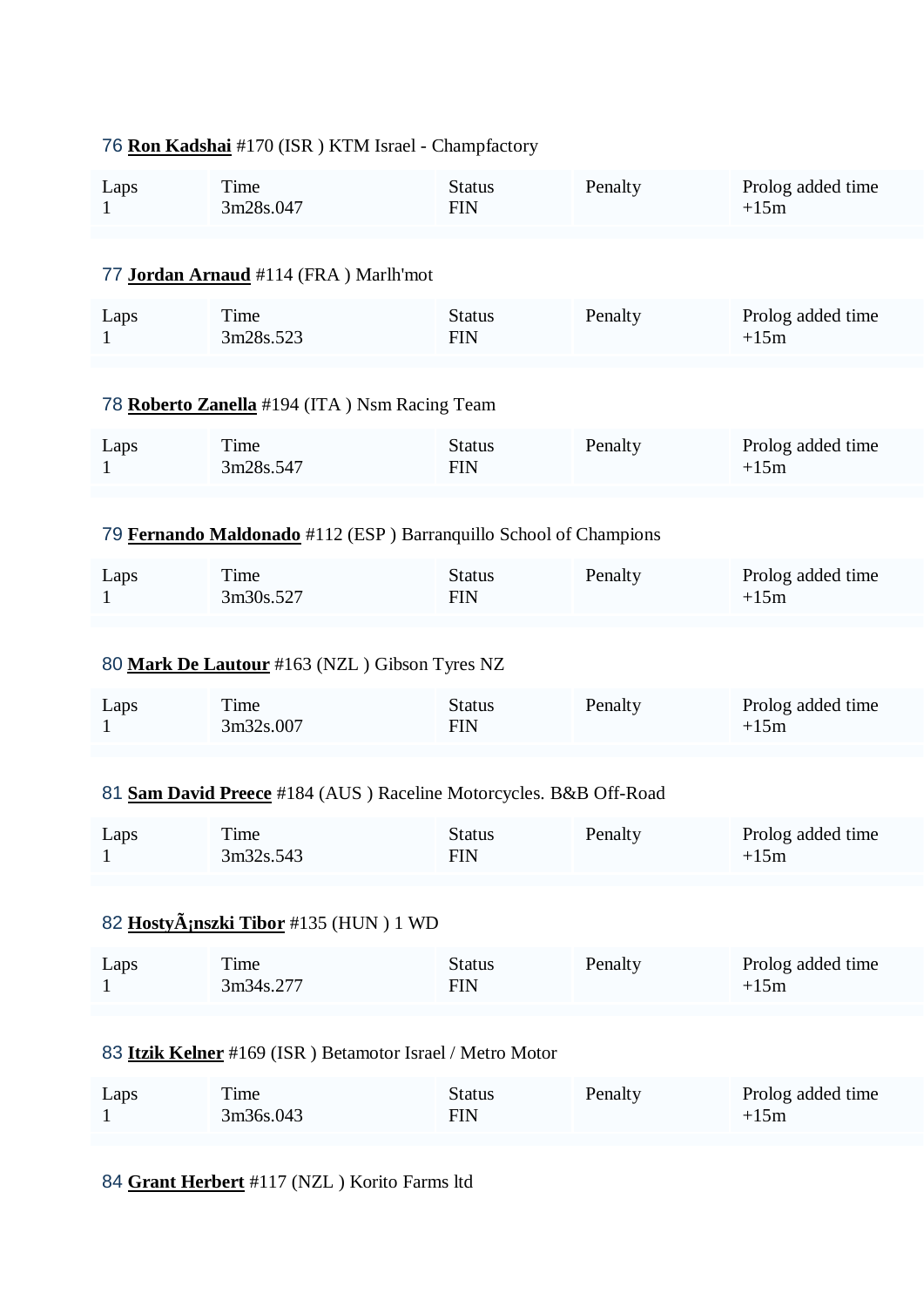| Laps<br>1                                     | Time<br>3m36s.773                                     | <b>Status</b><br><b>FIN</b> | Penalty | Prolog added time<br>$+15m$ |  |
|-----------------------------------------------|-------------------------------------------------------|-----------------------------|---------|-----------------------------|--|
|                                               | 85 José Manuel Paz #148 (ARG) Solomoto Team Argentina |                             |         |                             |  |
| Laps<br>1                                     | Time<br>3m42s.033                                     | <b>Status</b><br><b>FIN</b> | Penalty | Prolog added time<br>$+15m$ |  |
|                                               | 86 <b>Ionut Anghelus</b> #188 (ROU) Moto 24           |                             |         |                             |  |
| Laps<br>1                                     | Time<br>3m42s.043                                     | <b>Status</b><br><b>FIN</b> | Penalty | Prolog added time<br>$+15m$ |  |
|                                               | 87 Evgeny Kosukhin #132 (RUS) ENDURO URAL             |                             |         |                             |  |
| Laps<br>1                                     | Time<br>3m43s.533                                     | <b>Status</b><br><b>FIN</b> | Penalty | Prolog added time<br>$+15m$ |  |
| 88 Alexandr Antipin #133 (RUS) Enduroural     |                                                       |                             |         |                             |  |
| Laps<br>1                                     | Time<br>3m46s.030                                     | <b>Status</b><br><b>FIN</b> | Penalty | Prolog added time<br>$+15m$ |  |
| 89 Fabien Choffat #111 (CHE) Mc jura          |                                                       |                             |         |                             |  |
| Laps<br>1                                     | Time<br>3m54s.017                                     | <b>Status</b><br><b>FIN</b> | Penalty | Prolog added time<br>$+15m$ |  |
| 90 Marcus Morgan #168 (GBR) MJM groundworks   |                                                       |                             |         |                             |  |
| Laps<br>1                                     | Time<br>3m58s.047                                     | <b>Status</b><br><b>FIN</b> | Penalty | Prolog added time<br>$+15m$ |  |
| 91 Vogel Marcel #180 (CHE) ORTP               |                                                       |                             |         |                             |  |
| Laps<br>$\mathbf{1}$                          | Time<br>4m.050                                        | <b>Status</b><br><b>FIN</b> | Penalty | Prolog added time<br>$+15m$ |  |
| 92 Ralf Dietze #141 (DEU) Maschinenbau Dietze |                                                       |                             |         |                             |  |
| Laps                                          | Time                                                  | <b>Status</b>               | Penalty | Prolog added time           |  |

FIN

 $+15m$ 

1

4m8s.287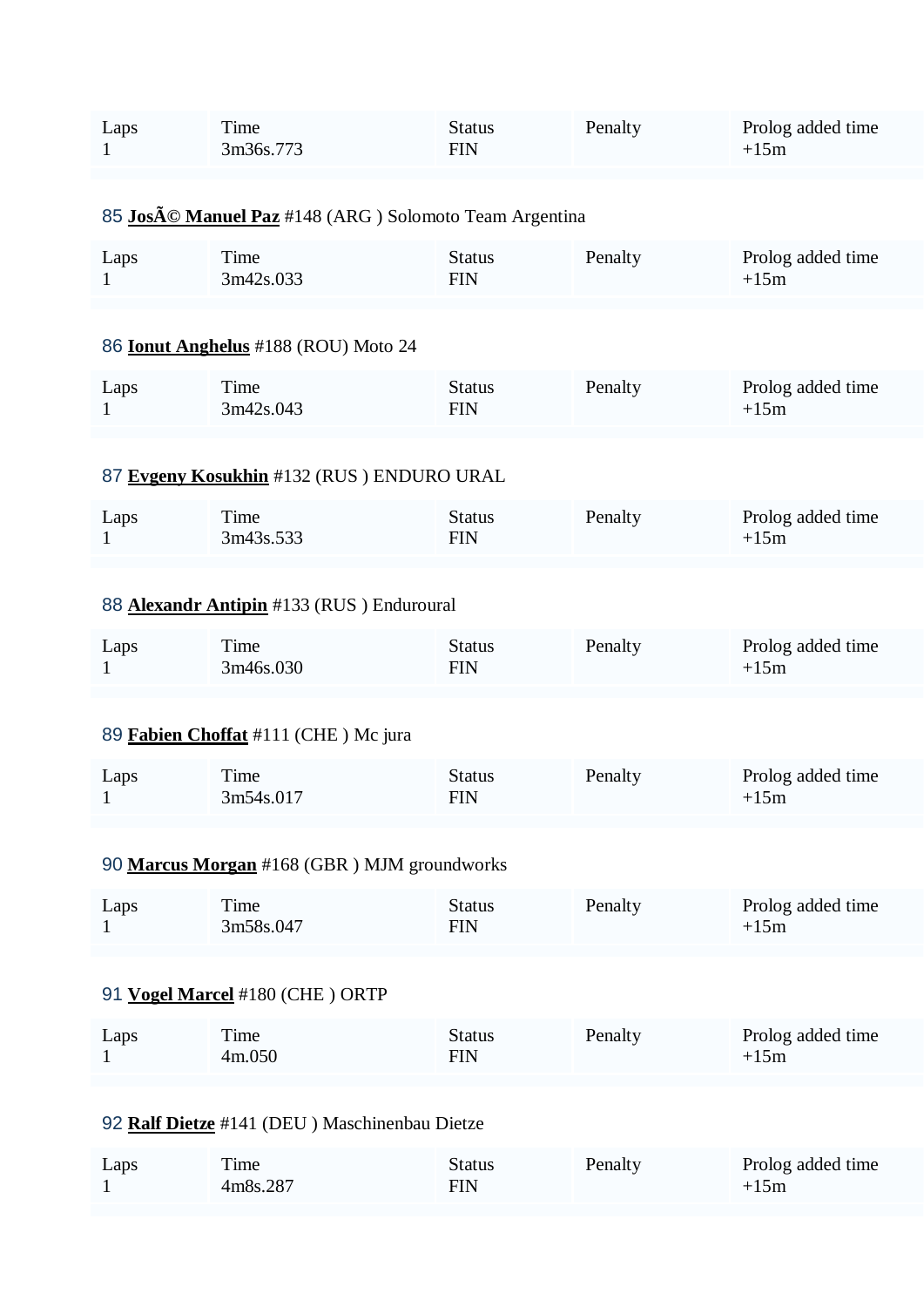# 93 **[Alexandru Pop](https://www.redbullromaniacs.com/for-competitors/profile/?e=rbr2019&b=191)** #191 (ROU) Moto24

| Laps<br>$\mathbf{1}$                                 | Time<br>4m10s.380                             | <b>Status</b><br><b>FIN</b> | Penalty | Prolog added time<br>$+15m$ |  |
|------------------------------------------------------|-----------------------------------------------|-----------------------------|---------|-----------------------------|--|
|                                                      | 94 Roberto Quintanilla #165 (MEX) Beta Mexico |                             |         |                             |  |
| Laps<br>$\mathbf{1}$                                 | Time<br>4m36s.050                             | <b>Status</b><br><b>FIN</b> | Penalty | Prolog added time<br>$+15m$ |  |
|                                                      | 95 Shane Bowden #131 (AUS) Shane Bowden       |                             |         |                             |  |
| Laps<br>1                                            | Time<br>4m42s.030                             | <b>Status</b><br><b>FIN</b> | Penalty | Prolog added time<br>$+15m$ |  |
| 96 Malcolm Macrae #149 (NZL) Enduro Legion           |                                               |                             |         |                             |  |
| Laps<br>1                                            | Time<br>4m59s.790                             | <b>Status</b><br><b>FIN</b> | Penalty | Prolog added time<br>$+15m$ |  |
| 97 <b>Ionescu Cristian</b> #162 (ROU) Free Bike Team |                                               |                             |         |                             |  |
| Laps<br>1                                            | Time<br>5m8s.047                              | <b>Status</b><br><b>FIN</b> | Penalty | Prolog added time<br>$+15m$ |  |
| 98 Ronen Cohen #145 (ISR) Motorica                   |                                               |                             |         |                             |  |
| Laps                                                 | Time<br>5m20s.823                             | <b>Status</b><br>FIN        | Penalty | Prolog added time<br>$+15m$ |  |
| 99 Avramescu Razvan #108 (ROU) GO RACING             |                                               |                             |         |                             |  |
| Laps<br>1                                            | Time<br>5m46s.527                             | <b>Status</b><br><b>FIN</b> | Penalty | Prolog added time<br>$+15m$ |  |
| 100 Nicola Casolari #166 (ITA)                       |                                               |                             |         |                             |  |
| Laps<br>1                                            | Time<br>6m59s.300                             | <b>Status</b><br><b>FIN</b> | Penalty | Prolog added time<br>$+15m$ |  |
|                                                      |                                               |                             |         |                             |  |

101 **[Charles Feyrit](https://www.redbullromaniacs.com/for-competitors/profile/?e=rbr2019&b=107)** #107 (FRA ) Team TT Beaujolais/ LMSENS